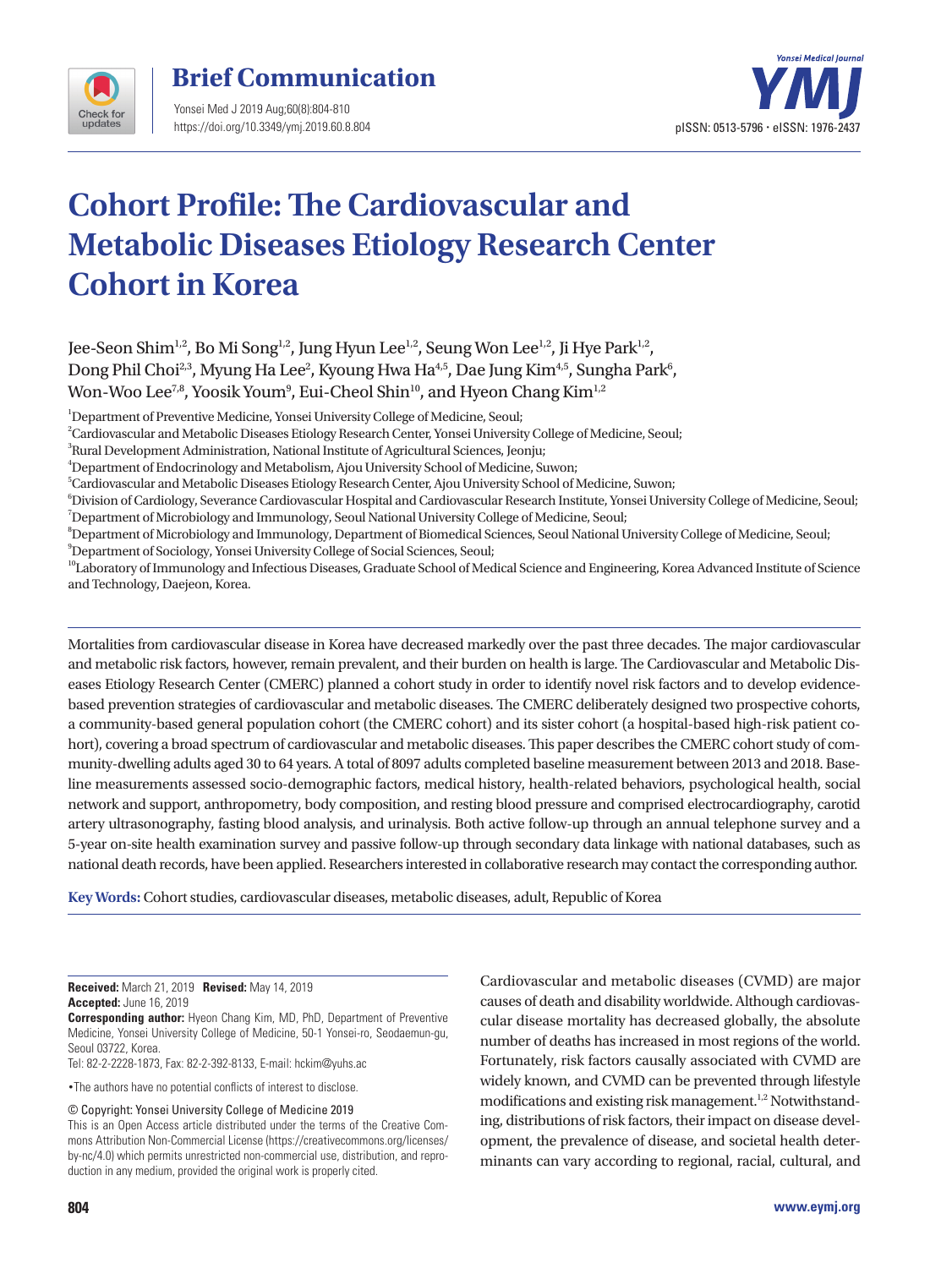economic status,<sup>3-5</sup> which still need studies in various settings. The Cardiovascular and Metabolic Diseases Etiology Research Center (CMERC) planned a new cohort study in order to identify novel risk factors and to develop evidence-based prevention strategies of CVMD in Korea. We have designed two prospective cohorts, a community-based general population cohort (the CMERC cohort) and a hospital-based high-risk patient cohort (the CMERC-HI cohort).<sup>6</sup> This paper focuses on the CMERC cohort.

The CMERC cohort comprises community-dwelling adults who were free of cardiovascular diseases. Recruitment of the study participants and data collection were carried out at two research clinics managed by researchers at Yonsei University College of Medicine (YUCM clinic) in Seoul, Korea and at Ajou University School of Medicine (AUSM clinic) in Suwon, Korea. The YUCM clinic enrolled eligible adults from Seoul and the northwest parts of the capital area (Incheon, Goyang, and Gimpo), and the AUSM clinic targeted individuals living in the southern part of the capital area (Suwon, Yongin, and Hwaseong). The participants were recruited through advertisements in local newspapers, ad posters in public areas, and by word-of-mouth from other participants. Cohort enrollment began in December 2013 and ended in March 2018. Adults aged 30 to 64 years who had lived in their current residence for at least 8 months and had no plan to move out of the study area within 2 years and who were able to articulate their intention regarding study participation were eligible. Among them, those who had been diagnosed with myocardial infarction, heart failure, or stroke in their lifetime; had been diagnosed with cancer within the last 2 years; were currently undergoing cancer treatment; were participating in any randomized clinical trials; or were currently pregnant were excluded. This study was scheduled to enroll 800 adults each year at each research clinic over 5 years, resulting in a total of 8000 participants. The study protocols were approved by the institutional review boards of Severance Hospital, Yonsei University Health System, Seoul, Korea (4-2013-0661) and Ajou University Hospital, Suwon, Korea (AJIRB-BMR-SUR-13-272). Written informed consent was obtained from all participants prior to the baseline measurements.

Baseline measurements assessed socio-demographic factors, medical history, health-related behaviors, psychological health, social network and support, anthropometry, and body composition and included cardiovascular examinations, blood analysis, and urinalysis (Table 1). Details on the study protocol have been reported previously.<sup>6</sup> The majority of measurements were conducted for all participants at the two research clinics, although there were some center-specific measurements and additional measurements available for subsamples of the cohort. Among health-related behaviors, physical activity and sleep quality were assessed using the International Physical Activity Questionnaire-Short Form<sup>7</sup> and the Berlin Questionnaire,<sup>8</sup> respectively. Additionally, we included physical activity intensity and sleep/wake measurements using a threeaxis accelerometer (GENEActiv, Activinsights, Kimbolton, Cambridge, UK) for subsamples at the YUCM clinic and collected objective information on daily sleep and physical activity for 7 consecutive days. Dietary intake was assessed using the semi-quantitative food frequency questionnaire, which was developed and validated for dietary assessment of Korean adults in the Korea National Health and Nutrition Examination Survey (KNHANES).<sup>9,10</sup> Among mental health measurements, depressive symptoms and psychological responses to stressful life events were assessed using the Beck Depression Inventory- $II<sup>11,12</sup>$  and the Life Experiences Survey Questionnaire,<sup>13,14</sup> respectively. Cognitive function was measured only for participants aged ≥50 years using the Mini-Mental State Estimation for dementia screening.15 For social health assessment, "ego-centric social network" properties and social support were measured using the questionnaire developed for the Korean Social Life, Health, and Aging Project<sup>16</sup>: An ego-centric social network consists of the participant (ego) and his/her social network members (alters). Participants were asked to list social network members and to provide information about their relationship with each network member, each network member's demographic characteristics, the frequency of talking or meeting with each network member, the degree of emotional closeness they feel to each network member, and social interactions between their social network members. Based on this collective information, each participant's network properties were evaluated, including network size, density, content, composition, emotional closeness of alters, volume of contact with alters, and bridging potential. Physical health examinations were performed on the same day as the participant answered the questionnaires. All participants fasted at least 8 hours. Anthropometric measures, body composition, single-arm blood pressure (BP), resting electrocardiography, and carotid artery ultrasonography were measured in common at the two research clinics. Fasting blood and urine samples were obtained, and bioassays were performed at a designated research laboratory. The YUCM clinic additionally performed simultaneous double-arm BP measurements and radial artery applanation tonometry, as well as bioassays for hemostatic, inflammatory, and cardiac markers. Also, the YUMC clinic obtained information on liver fatness and cross-sectional areas of abdominal fat and thigh muscle from quantitative computerized tomography images according to the study protocol. Meanwhile, the AUSM clinic added oral glucose tolerance tests and measurements of adiponectin, C-peptide, heavy metals, and persistent organic pollutants in the blood. We also measured cellular immunity and immunosenescence biomarkers (CD4, CD8, CD28, and IL-6) known to be associated with cardiovascular disease<sup>17</sup> for subsamples of the participants enrolled at both research clinics. Furthermore, we deposited biospecimens (serum, plasma, buffy coat, and urine) to the National Biobank of Korea18 for future research. All procedures and measurement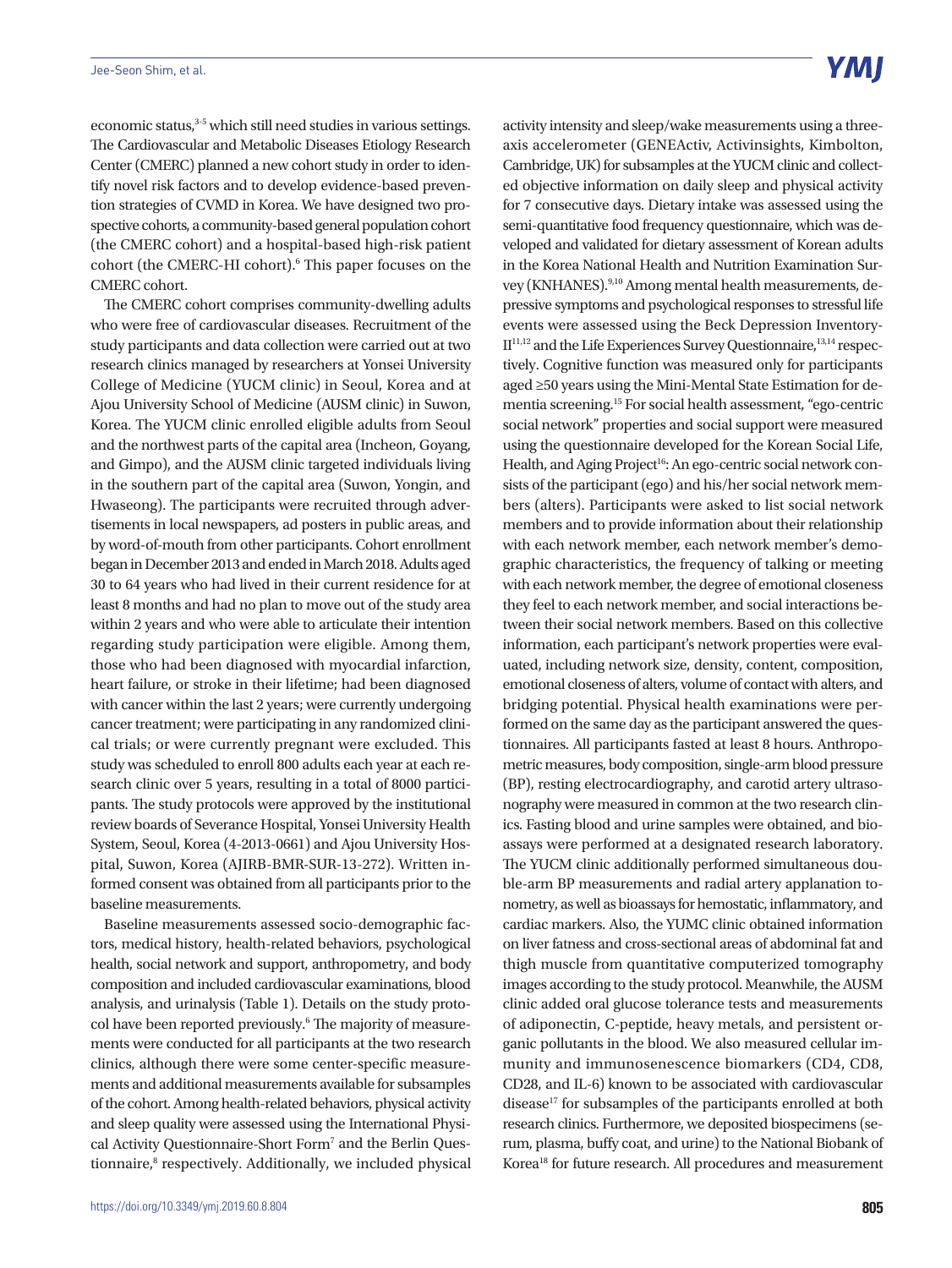#### **Table 1.** Summary of Variables Collected at Baseline for the CMERC Cohort Study

| <b>Classification</b>         | <b>Contents</b>                                                                                                                                                                                                                                                                                           | <b>Method</b>                        |
|-------------------------------|-----------------------------------------------------------------------------------------------------------------------------------------------------------------------------------------------------------------------------------------------------------------------------------------------------------|--------------------------------------|
| Socio-demographic factors     | Sex, age, education, marriage, cohabitation, economic status, occupation                                                                                                                                                                                                                                  | Questionnaire/interview              |
| Medical history               | Past history, family history, current medication                                                                                                                                                                                                                                                          | Questionnaire/interview              |
| Reproductive factors          | Menarche, menopausal status, reproductive history, gestational diabetes and hypertension, oral<br>contraceptive use, hormone replacement therapy                                                                                                                                                          | Questionnaire/interview              |
| Health-related behaviors      | Smoking, drinking, diet, physical activity, sleep, obstructive sleep apnea risk                                                                                                                                                                                                                           | Questionnaire/interview              |
|                               | Physical activity and sleep*                                                                                                                                                                                                                                                                              | 3-D accelerometer                    |
| Psychological health          | Depression, stressful life events                                                                                                                                                                                                                                                                         | Questionnaire/self-report            |
|                               | Cognitive function <sup>†</sup>                                                                                                                                                                                                                                                                           | Questionnaire/interview <sup>t</sup> |
| Social network analysis       | Eco-centric network properties (network size, density, content, composition, emotional closeness<br>of alters, volume of contact with alters, bridging potential)                                                                                                                                         | Questionnaire/interview              |
| Social support                | Social support from a spouse or social network member                                                                                                                                                                                                                                                     | Questionnaire/interview              |
| Anthropometric measures       | Height, weight, circumferences (arm, waist, hip, thigh)                                                                                                                                                                                                                                                   | Examination                          |
|                               | Weight at 20 years                                                                                                                                                                                                                                                                                        | Questionnaire/interview              |
|                               | Heaviest weight in lifetime                                                                                                                                                                                                                                                                               | Questionnaire/interview              |
| Body composition              | Body fat, lean body mass, muscle mass                                                                                                                                                                                                                                                                     | Examination (bioimpedance)           |
|                               | Bone mineral density, body composition                                                                                                                                                                                                                                                                    | Examination                          |
| Blood pressure                | Single-arm blood pressure                                                                                                                                                                                                                                                                                 | Examination                          |
|                               | Dual-arm blood pressure <sup>#</sup>                                                                                                                                                                                                                                                                      | Examination                          |
| Radial artery tonometry       | Augmentation index <sup>#</sup>                                                                                                                                                                                                                                                                           | Examination                          |
| Electrocardiogram             | 12-channel electrocardiogram                                                                                                                                                                                                                                                                              | Examination                          |
| Carotid ultrasonography       | Carotid intima thickness, plaque, bulb                                                                                                                                                                                                                                                                    | Examination                          |
| <b>Biochemical indicators</b> |                                                                                                                                                                                                                                                                                                           |                                      |
| Urine, common items           | Proteins, ketones, blood, bilirubin, and nitrates                                                                                                                                                                                                                                                         | Laboratory analysis                  |
| Blood, common items           | CBC, total protein, albumin, glucose, insulin, triglyceride, total cholesterol, HDL-cholesterol, BUN,<br>creatinine, uric acid, AST, ALT, $\gamma$ -GTP, 25-OH vitamin D, hs-CRP, HbA1c                                                                                                                   | Laboratory analysis                  |
| Blood, additional items*      | Lipid markers (LDL-cholesterol), hemostatic markers (prothrombin time, activated partial<br>thromboplastin time, factor VII, factor VIII, fibrinogen, D-dimer), inflammatory markers<br>(IL-1 $\alpha$ , IL- $\beta$ 1, IL-6, TNF- $\alpha$ , TNF- $\beta$ , CD40 ligand), cardiac marker (hs-troponin T) | Laboratory analysis*                 |
|                               | Glucose metabolic markers (OGTT, adiponectin, c-peptide), heavy metals (Pb, Cd, Hg),<br>persistent organic pollutants (As, bisphenol A)                                                                                                                                                                   | Laboratory analysis*                 |
|                               | Immunosenescence biomarkers (CD4, CD8, CD28, CD57, and IL-6)                                                                                                                                                                                                                                              | Laboratory analysis*                 |

CMERC, Cardiovascular and Metabolic Diseases Etiology Research Center; CBC, complete blood count; HDL, high density lipoprotein; BUN, blood urea nitrogen; ALT, alanine aminotransferase; AST, aspartate aminotransferase; γ-GTP, gamma-glutamyl transferase; hs-CRP, high sensitivity C-reactive protein; HbA1c, hemoglobin A1c; LDL, low density lipoprotein; IL, interleukin; TNF, tumor necrosis factor; OGTT, oral glucose tolerance test; Pb, lead; Cd, cadmium; Hg, mercury; As, asernic.

\*Measured only for a subgroup of participants; †Measured only for participants aged ≥50 years; ‡ Measured only at Yonsei University College of Medicine clinic.

were performed by trained research staff according to a predetermined protocol. The equipment used at each clinic was the same wherever possible, although some equipment did vary. To overcome possible measurement errors, we strictly followed a predefined protocol including all aspects of the examination, other than those related to the equipment, such as the participant's position during the test, the measurement site, and the criteria for reading results. We also performed annual self-audits and regularly evaluated the inter-rater reliability of carotid intima-media thickness.<sup>19</sup>

A total of 8097 subjects (4060 in the YUCM clinic and 4037 in the AUSM clinic) were enrolled and completed the baseline examination survey (Table 2). In total, 65.3% of the participants were women. Mean ages were 50.7 years for men and 51.8 years for women. Men reported fewer healthy behaviors,

a smaller social network size, and higher prevalences of cardiometabolic risk, such as obesity, hypertension, diabetes, and dyslipidemia, compared to women.

The cohort has been followed up using both active (telephone survey and on-site follow-up examination) and passive (data linkage with secondary data sources) strategies. The annual telephone surveys are designed to collect information on changes in health status (new disease diagnosis or death), medical utilization (emergency room visits or hospitalization), and current contact information, and are still ongoing. The response rates remain quite high (Table 3). On-site follow-up health examination surveys are to be conducted at 5-year intervals after the baseline measurement. We are currently conducting the first on-site follow-up examination for the participants enrolled during the first study year: as of mid-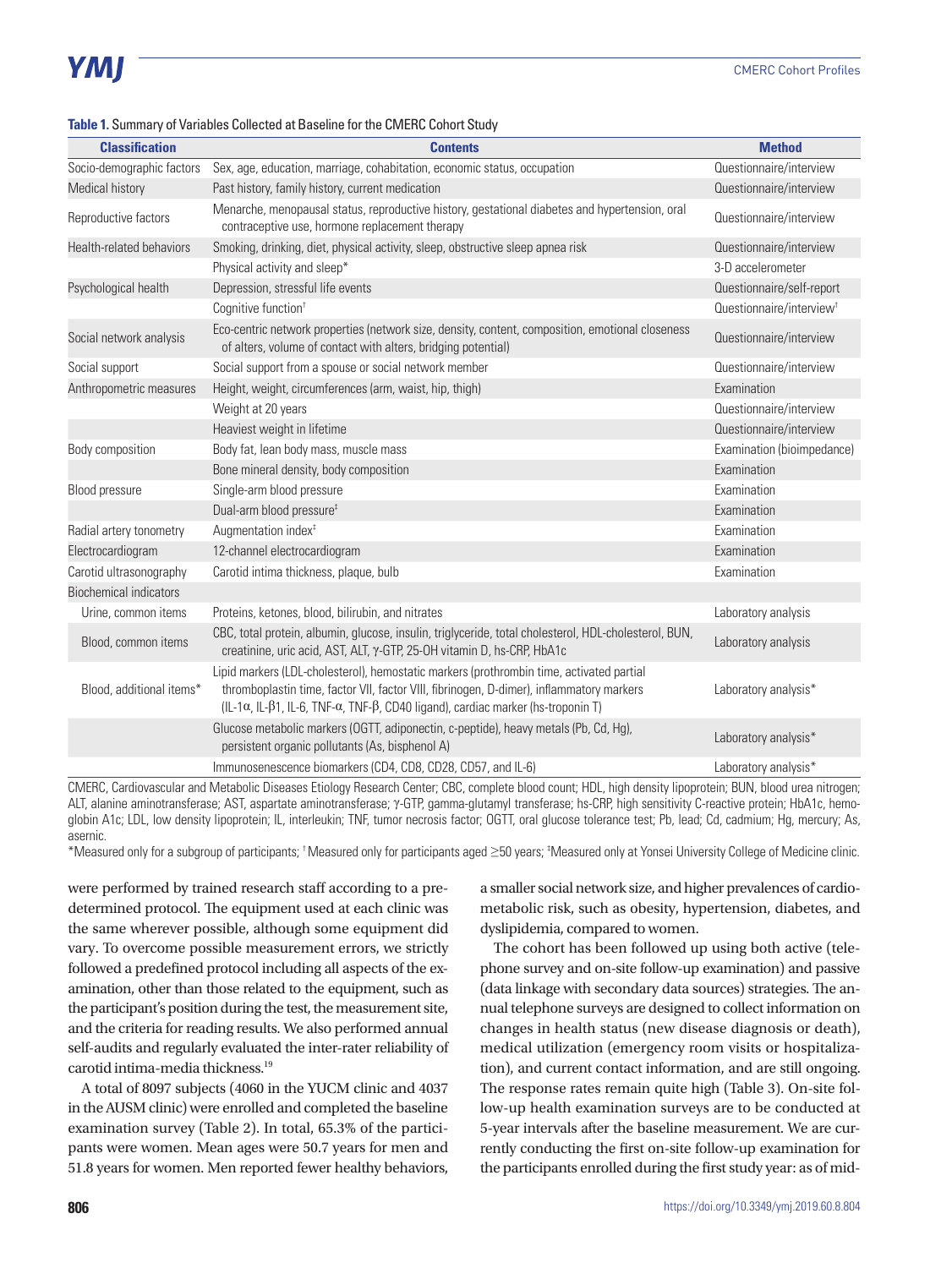

#### **Table 2.** Distribution of Selected Baseline Characteristics in the CMERC Cohort

| <b>Variables</b>                           | <b>Total (n=8097)</b> | Men (n=2808)      | <b>Women (n=5289)</b> |
|--------------------------------------------|-----------------------|-------------------|-----------------------|
| Socio-demographic factors                  |                       |                   |                       |
| Age (yr)                                   | $51.4 \pm 8.7$        | $50.7 + 9.3$      | $51.8 + 8.3$          |
| Marriage, married and living with a spouse | 7057 (87.2)           | 2598 (92.5)       | 4459 (84.3)           |
| Monthly income (10000 won)                 | 500 (333-700)         | 500 (400-800)     | 500 (300-700)         |
| Health-related behaviors                   |                       |                   |                       |
| Current smoking                            | 1060 (13.1)           | 923 (32.9)        | 137(2.6)              |
| Current drinking (≥1 unit/month)           | 4433 (54.8)           | 2180 (77.6)       | 2253 (42.6)           |
| Regular walking (≥30 minutes/day)          | 3747 (46.3)           | 1321 (47.1)       | 2426 (45.9)           |
| Energy intake (kcal)                       | 2283.2±808.9          | 2637.4±897.2      | 2089.9±683.0          |
| Sleep duration (hr)                        | $6.8 + 1.2$           | $6.9 + 1.1$       | $6.8 + 1.2$           |
| Social network proprieties                 |                       |                   |                       |
| Network size (n, 0-6)                      | $3.43 \pm 1.67$       | $3.22 \pm 1.76$   | $3.54 \pm 1.61$       |
| Proportion of kin within a network         | $0.50 + 0.35$         | $0.47 + 0.36$     | $0.52 \pm 0.34$       |
| Proportion of cohabitants within a network | $0.39 + 0.30$         | $0.46 + 0.33$     | $0.36 + 0.28$         |
| Average closeness to alters (score, 1-4)   | $3.16 \pm 0.61$       | $3.20 \pm 0.61$   | $3.13 \pm 0.61$       |
| Overall volume of contact (days/year)      | 605.5±331.6           | 583.5±317.6       | 617.2±338.2           |
| Network density                            | $0.66 \pm 0.28$       | $0.67 + 0.28$     | $0.65 \pm 0.28$       |
| Anthropometrics                            |                       |                   |                       |
| Height (cm)                                | $162.1 \pm 8.2$       | 170.5±6.0         | 157.6±5.2             |
| Weight (kg)                                | $63.6 \pm 11.1$       | 73.0±10.1         | $58.6 \pm 7.9$        |
| Body mass index (kg/m <sup>2</sup> )       | $24.1 \pm 3.1$        | $25.1 \pm 2.9$    | $23.6 + 3.0$          |
| Waist circumference (cm)                   | $82.3 + 9.1$          | $87.6 \pm 7.9$    | 79.4 ± 8.4            |
| Total body fat (%)                         | $30.1 \pm 7.2$        | 24.4±5.7          | $33.2 + 6.0$          |
| Cardiometabolic disease status             |                       |                   |                       |
| Obesity*                                   | 2860 (35.3)           | 1383 (49.3)       | 1477 (27.9)           |
| Hypertension <sup>+</sup>                  | 2047 (25.3)           | 961 (34.2)        | 1086 (20.5)           |
| Diabetes mellitus <sup>#</sup>             | 612(7.6)              | 320 (11.4)        | 292(5.5)              |
| Hypercholesterolemia <sup>§</sup>          | 1719 (21.3)           | 507(18.1)         | 1212 (22.9)           |
| Hypertriglyceridemia <sup>®</sup>          | 1854 (22.9)           | 829 (29.5)        | 1025 (19.4)           |
| Low HDL cholesterol <sup>1</sup>           | 823 (10.2)            | 520 (18.5)        | 303(5.7)              |
| Carotid intima-media thickness (mm)        |                       |                   |                       |
| Right                                      | $0.630 \pm 0.123$     | $0.647 \pm 0.132$ | $0.622 \pm 0.117$     |
| Left                                       | $0.636 \pm 0.137$     | $0.654 \pm 0.134$ | $0.627 \pm 0.138$     |
| Fasting blood analysis                     |                       |                   |                       |
| Glucose (mg/dL)                            | $95.5 \pm 20.5$       | 99.8±23.8         | $93.2 \pm 18.1$       |
| HbA1c(%)                                   | $5.7 + 0.7$           | $5.8 + 0.8$       | $5.7 + 0.6$           |
| Insulin (ulU/mL)                           | $9.2 + 3.9$           | $9.6 + 4.4$       | $9.0 + 3.6$           |
| Triglyceride (mg/dL)                       | 131.6±92.9            | 161.4±24.3        | 115.8±65.6            |
| Total cholesterol (mg/dL)                  | $195.1 \pm 34.7$      | 192.9±34.4        | 196.3±34.8            |
| HDL-cholesterol (mg/dL)                    | $55.9 \pm 14.1$       | 49.9±12.3         | $59.1 \pm 13.9$       |
| BUN (mg/dL)                                | $14.6 + 3.8$          | $15.2 \pm 3.8$    | $14.3 \pm 3.7$        |
| Creatinine (mg/dL)                         | $0.9 + 0.2$           | $1.0 + 0.2$       | $0.8 + 0.1$           |
| Uric acid (mg/dL)                          | $4.9 + 1.3$           | $5.9 \pm 1.2$     | $4.3 + 0.9$           |
| AST (IU/L)                                 | $25.7 \pm 13.3$       | 27.4±10.3         | $24.8 \pm 14.6$       |
| ALT (IU/L)                                 | $25.1 \pm 18.4$       | $30.6 \pm 19.6$   | $22.1 \pm 17.0$       |
| $\gamma$ -GTP (IU/L)                       | $31.1 \pm 42.7$       | 47.1±55.9         | 22.5±30.3             |
| CRP (mg/L)                                 | $1.4 + 4.0$           | $1.7 + 4.8$       | $1.2 \pm 3.5$         |
| 25-(OH) vitamin D (ng/mL)                  | $16.3 \pm 8.6$        | $15.8 \pm 6.9$    | $16.5 \pm 9.3$        |

CMERC, Cardiovascular and Metabolic Diseases Etiology Research Center; HDL, high-density lipoprotein; HbA1c, hemoglobin A1c; BUN, blood urea nitrogen; ALT, alanine aminotransferase; AST, aspartate aminotransferase; γ-GTP, gamma-glutamyl transferase; CRP, C-reactive protein.

Values are presented as a mean±standard deviation, median (interquartile range), or n (%).

\*Obesity was defined as a body mass index ≥25.0 kg/m<sup>2</sup>; †Hypertension was defined as either a systolic or a diastolic blood pressure ≥140 mm Hg or ≥90 mm Hg, or when participants self-reported antihypertensive drug treatment; <sup>‡</sup>Diabetes was defined as either a fasting glucose level ≥126 mg/dL or when participants self-reported anti-diabetic treatment, such as taking a hypoglycemic agent or insulin; §Hypercholesterolemia was defined as either a serum cholesterol level ≥240 mg/dL or when participants self-reported lipid-lowering drug treatment; "Hypertriglyceridemia was defined as either a serum triacylglycerol level ≥200 mg/dL or when participants self-reported lipid-lowering drug treatment; ¶ Low HDL cholesterol was defined as an HDL cholesterol level <40 mg/dL.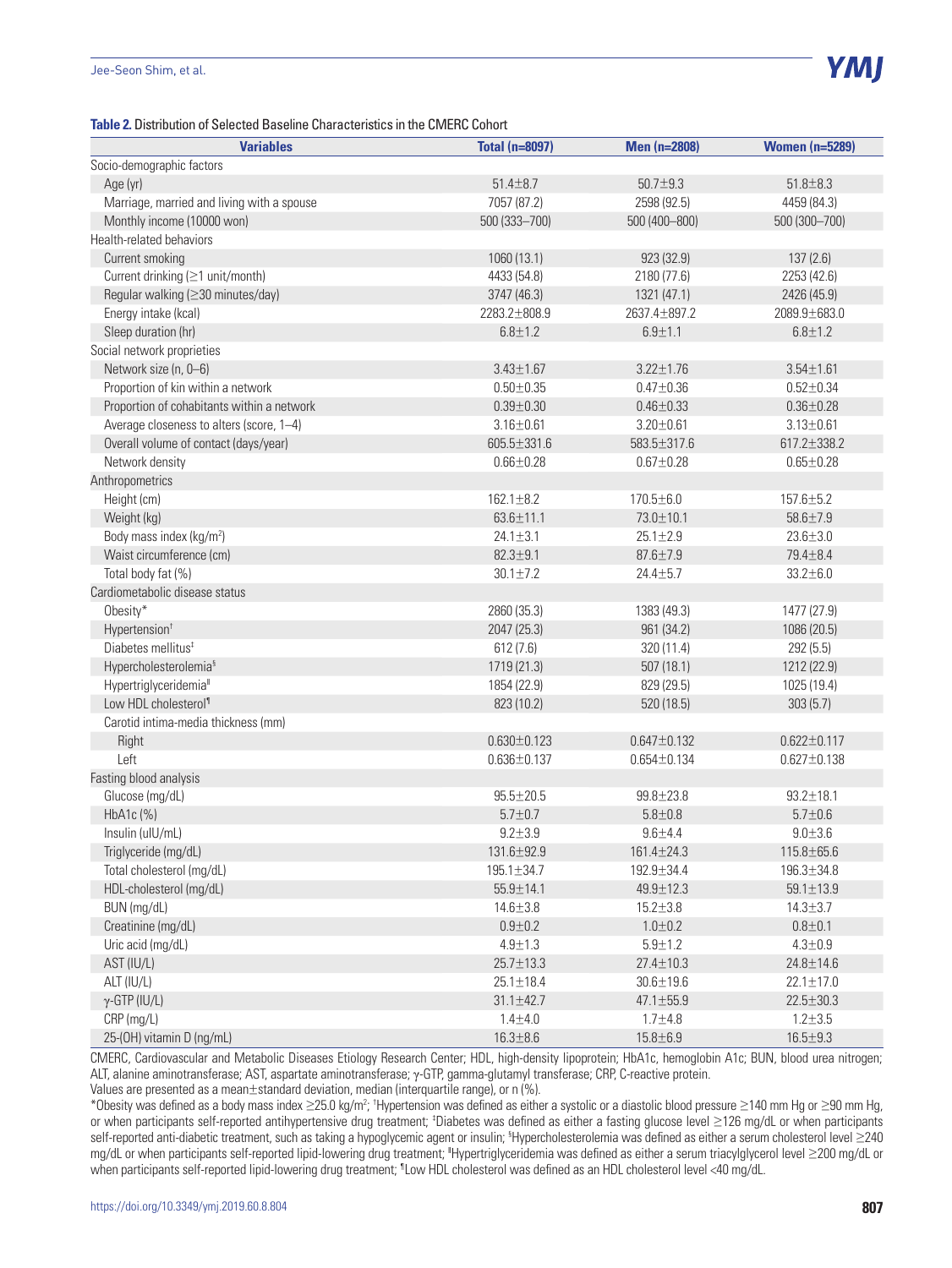**Table 3.** Numbers and Response Rates of Annual Telephone Follow-Up Surveys

| <b>Enrollment</b> |       |                          | <b>Annual telephone follow up</b>                 |             |                           |  |  |
|-------------------|-------|--------------------------|---------------------------------------------------|-------------|---------------------------|--|--|
| <b>Period</b>     | n     | 1st                      | 2 <sub>nd</sub>                                   | 3rd         | 4th                       |  |  |
| 2013-2014         | 1608  | 1603 (99.7)*             | 1594 (99.1)                                       | 1576 (98.0) | 1565 (97.3)               |  |  |
| 2014-2015         | 1623  | 1616 (99.6)              | 1611 (99.3)                                       | 1602 (98.7) |                           |  |  |
| 2015-2016         | 1658  | 1651 (99.6)              | 1640 (98.9)                                       |             |                           |  |  |
| 2016-2017         | 1665  | 1660 (99.7)              |                                                   |             |                           |  |  |
| 2017-2018         | 1543  |                          |                                                   |             |                           |  |  |
| Total             | 80.97 | 6530 (99.6) <sup>†</sup> | 4845 (99.1) <sup>†</sup> 3178 (98.4) <sup>†</sup> |             | $1565(97.3)$ <sup>†</sup> |  |  |

Values are presented as n (%).

\*Means the proportion of followed cases among enrolled cases of each period; † Means the proportion followed cases for each follow-up time.

May 2019, 500 participants completed the on-site follow-up survey. For passive follow-up, the CMERC obtained written consent to use personal information for secondary data linkage from each participant. We recently linked CMERC cohort information with the national death registry maintained by Statistics Korea. Among participants enrolled in the first three years who agreed to data linkage (n=4889), four deaths were officially identified through December 31, 2016, which was consistent with the results from the annual telephone surveys. Regular data-linkage updates and passive follow-up using other data sources, such as the National Health Insurance Claims database and the National Health Screening database, will be performed.

As the CMERC cohort has only recently completed the baseline examinations of study participants, the findings published so far primarily cover the study methodologies or the results of cross-sectional analysis of the baseline data.<sup>6,19-32</sup> Several studies using this cohort are currently either ongoing or being processed for publication. Some of the key findings are as follows: We compared low density lipoprotein (LDL) cholesterol estimations using various formulas with direct measurement of LDL-cholesterol<sup>20</sup> and found that the accuracies of the formulas were differed considerably according to triglycerides levels. We also found large inter-arm differences in BP in a small portion of study participants and that high systolic BP, chronic inflammation, and obesity were associated with larger differences in inter-arm BP.<sup>21</sup> Meanwhile, although a positive association between glycosylated hemoglobin (HbA1c) and estimated average glucose levels is widely known, there has been no study thereof targeting the Korean population. Indeed, we found an apparent association between HbA1c level and mean blood glucose level.<sup>22</sup> Visceral fat mass measured using dual-energy X-ray absorptiometry was found to be a stronger indicator of diabetes and prediabetes than other anthropometric obesity indices.<sup>23</sup> Other reports describe novel biomarkers for exposure to environmental pollutants, inflammation, and immune-mediated aging processes.24-32 We have reported on the potential impact of cadmium exposure on an association between inflammation generated

by lipopolysaccharides and metabolic syndrome, $^{24}$  an independent association between bisphenol A exposure and systemic inflammation,<sup>25</sup> and a positive association between blood mercury concentration and visceral adipose tissue content.26 While it is known that T cells play a role in the development of coronary artery diseases (CADs), it remains unclear which type of T cells are responsible for the pathogenesis. We found that senescent CD8<sup>+</sup> T cells might be associated with the pathogenesis of CAD through their pro-inflammatory and highly cytotoxic capacities.<sup>31</sup> In another study, we suggested that immune dysfunction mediated by the key uremic toxin, indoxyl sulphate, may provoke endothelial damage in patients with end-stage renal disease, thereby elevating the risk of cardiovascular disease.32

The CMERC cohort study has several strengths and weaknesses. The important strength is its plethora of information, including emerging risk factors and biomarkers, as well as wellestablished traditional risk factors, of CVMD, along with biospecimens for future research. Among the emerging risk factors measured, social network characteristics and immunosenescent biomarkers are particularly unique. While social environments have been deemed to have a major influence on both the adoption of health behaviors and the health status of adults, the relationships between social support networks and health have not been well studied. Increasing evidence supports that immunosenescence may play some role in the development and progression of chronic degenerative disease; however, the underlying mechanisms are still unclear. Another strength is the study design. The CMERC cohort of community-dwelling participants and the CMERC-HI cohort of high-risk patients comprise measurements of many risk factors using the same methods. Thus, the two sister cohorts covering a broad spectrum of CVMD enables us to conduct primary and secondary prevention studies. The CMERC cohort has weaknesses, however, that should be considered. The main weakness is the limited generalizability that often occurs in cohort studies. The study population was not randomly drawn from the entire target population, which needs to be considered when applying the results to the target population. Another limitation is that some measurements were performed using different equipment available at each research clinic. Nevertheless, this drawback is confined to examinations that require particularly expensive equipment, such as imaging studies, and we have made efforts to avoid measurement errors due to reasons other than the equipment, such as the operator or the patient's position during the measurement.

The baseline measurement data and bio-specimens of the CMERC cohort have been deposited at the National Biobank of Korea managed by the Korea National Institute of Health (KNIH). Currently, access to the data is limited to researchers, but will soon be open to others. Further information is available on the KNIH website (http://www.nih.go.kr/index.es?sid=a5). Individuals can gain access to the dataset after receiving ap-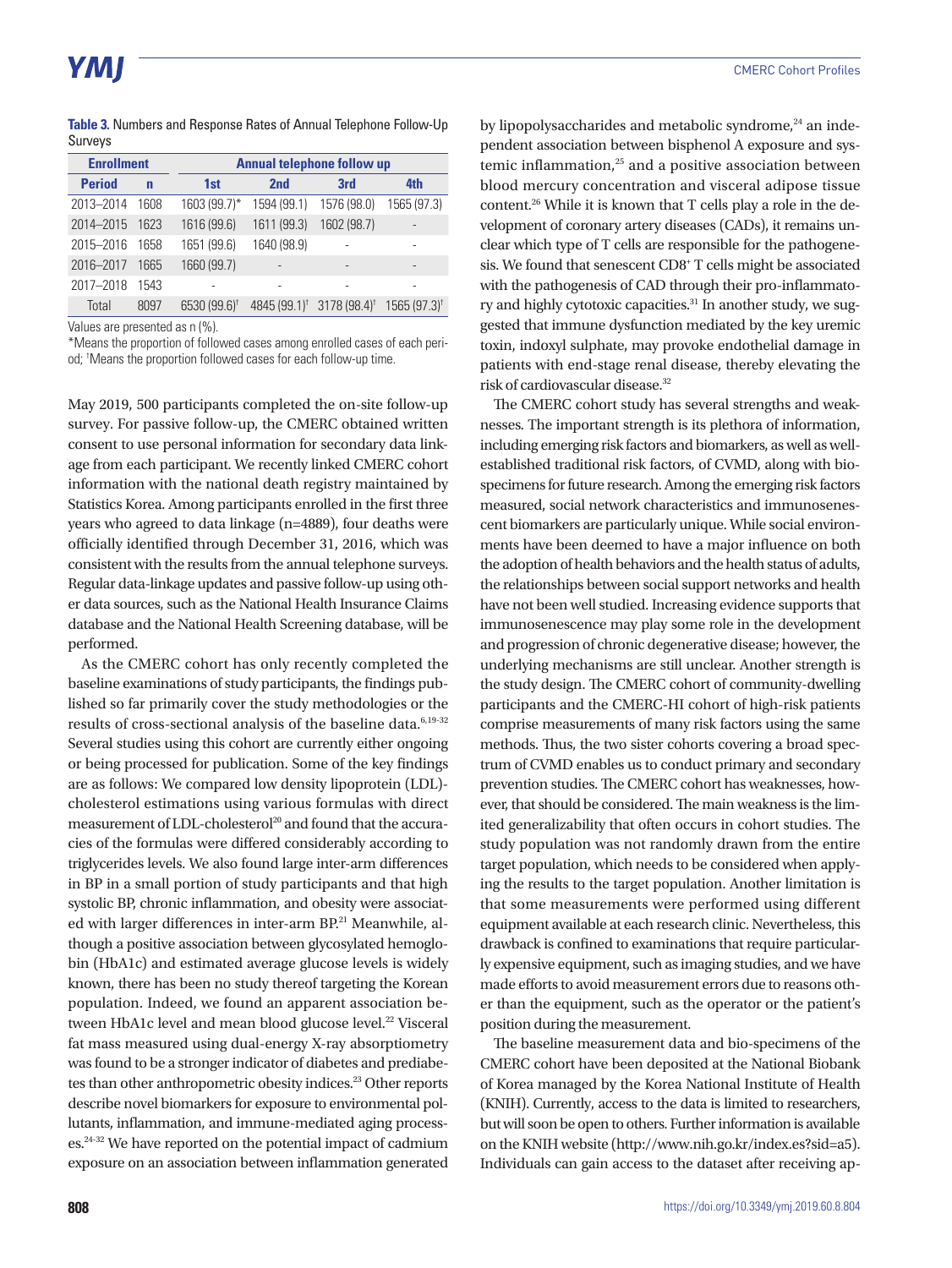proval from the research proposal committee of the KNIH. Also, researchers interested in collaborative research can contact the CMERC principal investigator, Hyeon Chang Kim, at hckim@yuhs.ac.

## **ACKNOWLEDGEMENTS**

This work was supported by a grant from the Korea Health Technology R&D Project through the Korea Health Industry Development Institute (KHIDI), funded by the Ministry of Health & Welfare, Republic of Korea (grant number HI13C0715).

#### **AUTHOR CONTRIBUTIONS**

Conceptualization: Jee-Seon Shim, Myung Ha Lee, Kyoung Hwa Ha, Dae Jung Kim, Sungha Park, Won-Woo Lee, Yoosik Youm, Eui-Cheol Shin, and Hyeon Chang Kim. Data curation: Jee-Seon Shim and Kyoung Hwa Ha. Formal analysis: Jee-Seon Shim. Funding acquisition: Dae Jung Kim, Sungha Park, Won-Woo Lee, and Hyeon Chang Kim. Investigation: Bo Mi Song, Jung Hyun Lee, Seung Won Lee, Ji Hye Park, Dong Phil Choi, Myung Ha Lee, and Kyoung Hwa Ha. Methodology: Jee-Seon Shim and Kyoung Hwa Ha. Project administration: Dae Jung Kim and Hyeon Chang Kim. Resources: Dae Jung Kim and Hyeon Chang Kim. Software: Jee-Seon Shim. Supervision: Dae Jung Kim and Hyeon Chang Kim. Validation: Jee-Seon Shim. Visualization: Jee-Seon Shim. Writing—original draft: Jee-Seon Shim. Writing—review & editing: Jee-Seon Shim and Hyeon Chang Kim.

#### **ORCID iDs**

Jee-Seon Shim https://orcid.org/0000-0002-8671-3153 Bo Mi Song https://orcid.org/0000-0003-3181-5803 Jung Hyun Lee https://orcid.org/0000-0001-7141-4532 Seung Won Lee https://orcid.org/0000-0002-9562-2544 Ji Hye Park https://orcid.org/0000-0002-1004-2496 Dong Phil Choi https://orcid.org/0000-0002-5741-0751 Myung Ha Lee https://orcid.org/0000-0003-3766-9341 Kyoung Hwa Ha https://orcid.org/0000-0002-3408-7568 Dae Jung Kim https://orcid.org/0000-0003-1025-2044 Sungha Park https://orcid.org/0000-0001-5362-478X Won-Woo Lee https://orcid.org/0000-0002-5347-9591 Yoosik Youm https://orcid.org/0000-0003-3822-5777 Eui-Cheol Shin https://orcid.org/0000-0002-6308-9503 Hyeon Chang Kim https://orcid.org/0000-0001-7867-1240

### **REFERENCES**

- 1. Lee HY, Park JB. The Korean Society of Hypertension Guidelines for the management of hypertension in 2013: its essentials and key points. Pulse (Basel) 2015;3:21-8.
- 2. Whelton PK, Carey RM, Aronow WS, Casey DE Jr, Collins KJ, Dennison Himmelfarb C, et al. 2017 ACC/AHA/AAPA/ABC/ACPM/ AGS/APhA/ASH/ASPC/NMA/PCNA Guideline for the prevention, detection, evaluation, and management of high blood pressure in adults: a report of the American College of Cardiology/American Heart Association Task Force on Clinical Practice Guidelines. Hypertension 2018;71:e13-e115.
- 3. Gersh BJ, Sliwa K, Mayosi BM, Yusuf S. Novel therapeutic concepts: the epidemic of cardiovascular disease in the developing world:

global implications. Eur Heart J 2010;31:642-8.

- 4. Joseph P, Leong D, McKee M, Anand SS, Schwalm JD, Teo K, et al. Reducing the global burden of cardiovascular disease, Part 1: the epidemiology and risk factors. Circ Res 2017;121:677-94.
- 5. Levenson JW, Skerrett PJ, Gaziano JM. Reducing the global burden of cardiovascular disease: the role of risk factors. Prev Cardiol 2002;5:188-99.
- 6. Shim JS, Song BM, Lee JH, Lee SW, Park JH, Choi DP, et al. Cardiovascular and Metabolic Diseases Etiology Research Center (CMERC) cohort: study protocol and results of the first 3 years of enrollment. Epidemiol Health 2017;39:e2017016.
- 7. Chun MY. Validity and reliability of Korean version of international physical activity questionnaire short form in the elderly. Korean J Fam Med 2012;33:144-51.
- 8. Netzer NC, Stoohs RA, Netzer CM, Clark K, Strohl KP. Using the Berlin Questionnaire to identify patients at risk for the sleep apnea syndrome. Ann Intern Med 1999;131:485-91.
- 9. Kim DW, Song S, Lee JE, Oh K, Shim J, Kweon S, et al. Reproducibility and validity of an FFQ developed for the Korea National Health and Nutrition Examination Survey (KNHANES). Public Health Nutr 2015;18:1369-77.
- 10. Yun SH, Shim JS, Kweon S, Oh K. Development of a food frequency questionnaire for the Korea National Health and Nutrition Examination Survey: data from the fourth Korea National Health and Nutrition Examination Survey (KNHANES IV). Korean J Nutr 2013;46:186-96.
- 11. Lim SY, Lee EJ, Jeong SW, Kim HC, Jeong CH, Jeon TY, et al. The validation study of Beck depression scale 2 in Korean version. Anxiety and Mood 2011;7:48-53.
- 12. Smarr KL, Keefer AL. Measures of depression and depressive symptoms: Beck Depression Inventory-II (BDI-II), Center for Epidemiologic Studies Depression Scale (CES-D), Geriatric Depression Scale (GDS), Hospital Anxiety and Depression Scale (HADS), and Patient Health Questionnaire-9 (PHQ-9). Arthritis Care Res (Hoboken) 2011;63 Suppl 11:S454-66.
- 13. Lee Y. Association between depression and attribution style, life event, event attribution and hopelessness: structural equation model analysis [dissertation]. Seoul (KR): Seoul National University; 1993.
- 14. Sarason I, Johnson JH, Siegel JM. Assessing the impact of life changes: development of the Life Experiences Survey. J Consult Clin Psychol 1978;46:932-46.
- 15. Kim TH, Jhoo JH, Park JH, Kim JL, Ryu SH, Moon SW, et al. Korean version of mini mental status examination for dementia screening and its' short form. Psychiatry Investig 2010;7:102-8.
- 16. Youm Y, Laumann EO, Ferraro KF, Waite LJ, Kim HC, Park YR, et al. Social network properties and self-rated health in later life: comparisons from the Korean social life, health, and aging project and the national social life, health and aging project. BMC Geriatr 2014;14:102.
- 17. Yu HT, Park S, Shin EC, Lee WW. T cell senescence and cardiovascular diseases. Clin Exp Med 2016;16:257-63.
- 18. Cho SY, Hong EJ, Nam JM, Han B, Chu C, Park O. Opening of the national biobank of Korea as the infrastructure of future biomedical science in Korea. Osong Public Health Res Perspect 2012;3:177- 84.
- 19. Lee JH, Choi DP, Shim JS, Kim DJ, Park SH, Kim HC. Inter-rater reliability of carotid intima-media thickness measurements in a multicenter cohort study. J Health Info Stat 2016;41:49-56.
- 20. Choi H, Shim JS, Lee MH, Yoon YM, Choi DP, Kim HC. Comparison of formulas for calculating low-density lipoprotein cholesterol in general population and high-risk patients with cardiovascular disease. Korean Circ J 2016;46:688-98.